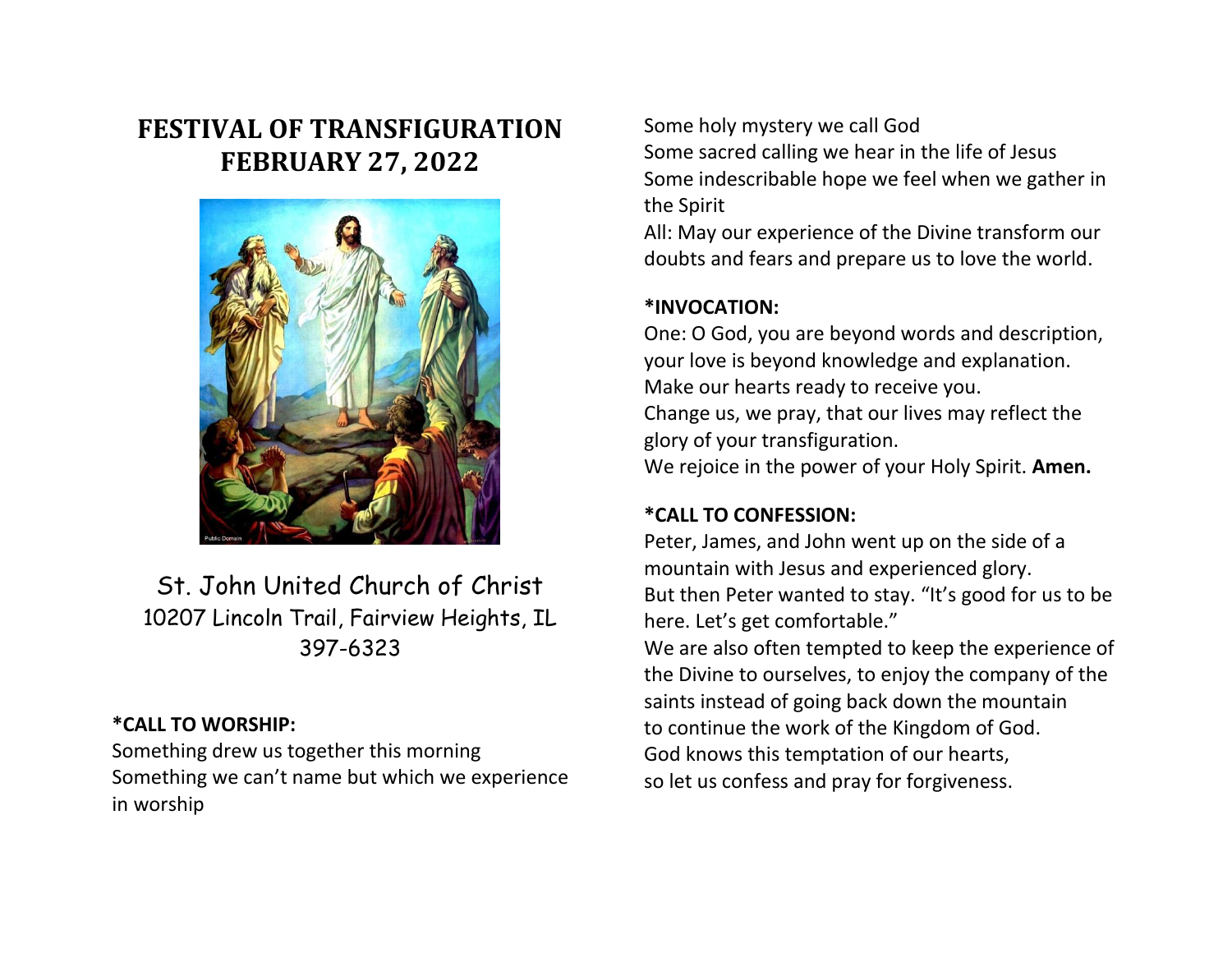God of glory and light, forgive us when we are complacent and comfortable with keeping the riches of your love to ourselves. Keep calling us down from our mountains of privilege. Keep expecting more of us as your disciples. Keep reminding us to listen to your Son, in whose name we pray. Amen.Silence

## **ASSURANCE OF GRACE:**

Whether we hear a voice from the heavens or a still small voice in our hearts, listen carefully for the love of God. Believe and accept God's love and live in God's freedom. We believe! Thanks be to God!

#### **\*GLORIA PATRI: NCH 759**

Glory to the Creator, the Christ, the Holy Spirit, Three- in-One; as it was in the beginning, is now, and ever shall be, world without end. Amen. Amen.

# **SCRIPTURE: Exodus 34:29-35 Moses' brightly shining face**

**"<sup>29</sup>** Moses came down from Mount Sinai. As he came down from the mountain with the two covenant tablets in his hand, Moses didn't realize that the skin of his face shone brightly because he had been talking with God. **<sup>30</sup>**When Aaron and all the Israelites saw the skin of Moses' face shining brightly, they

were afraid to come near him. **<sup>31</sup>** But Moses called them closer. So, Aaron and all the leaders of the community came back to him, and Moses spoke with them. **<sup>32</sup>** After that, all the Israelites came near as well, and Moses commanded them everything that the LORD had spoken with him on Mount Sinai. **<sup>33</sup>**When Moses finished speaking with them, he put a veil over his face. **<sup>34</sup>**Whenever Moses went into the LORD's presence to speak with him, Moses would take the veil off until he came out again. When Moses came out and told the Israelites what he had been commanded, **<sup>35</sup>** the Israelites would see that the skin of Moses' face was shining brightly. So, Moses would put the veil on his face again until the next time he went in to speak with the LORD."

## **FIRST MESSAGE:**

This is from "Living the Lectionary".

"*This is a strange story, but then the Bible is no stranger to strange stories. A burning bush, a plague or ten, fire and smoke on a mountain, a glowing face; the Holy shows up and things happen that can't be explained and people change. That's the whole point of a theophany or a close encounter of the Holy kind. You are supposed to be changed and people are supposed to notice. But we tend to take the unknowable, undefinable, indescribable and contain*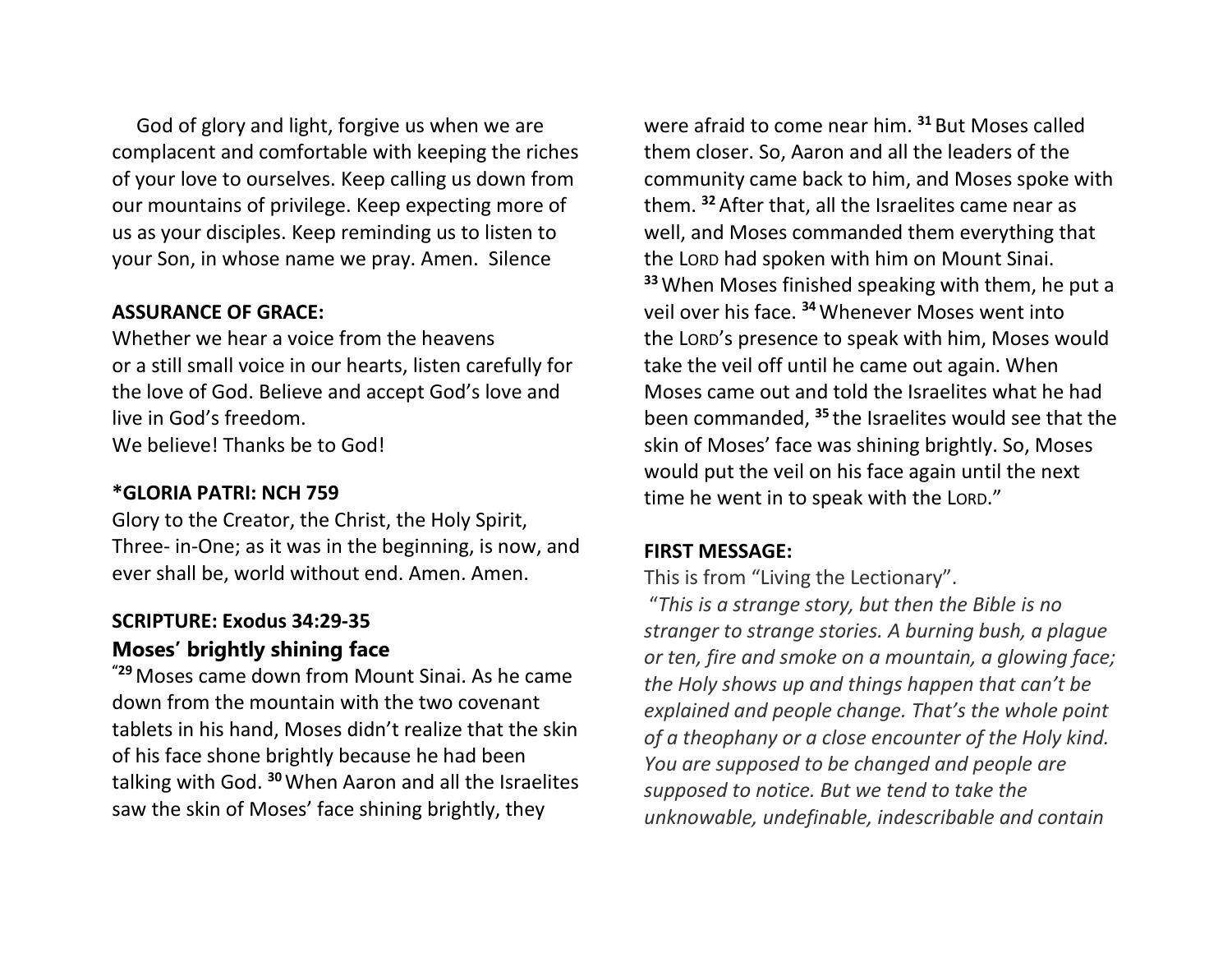*the Holy in a nice, neat doctrinal box. Like the veil that hid the effect of the Holy, all our musings on the mystical are ways we come to God on our own terms. "With the effect of Holy hidden behind the veil we can keep our religion hidden less we practice it and people notice. But when in an encounter of the Holy kind we catch a glimpse such that we see as we are seen, and know as we are known, if only for a moment, then like Moses we are changed and people are supposed to notice."*

## **GOSPEL: Luke 9:28-36 Jesus transformed**

**<sup>28</sup>** About eight days after Jesus said these things, he took Peter, John, and James, and went up on a mountain to pray. **<sup>29</sup>**As he was praying, the appearance of his face changed and his clothes flashed white like lightning. **<sup>30</sup>** Two men, Moses and Elijah, were talking with him. **<sup>31</sup>** They were clothed with heavenly splendor and spoke about Jesus' departure, which he would achieve in Jerusalem. **<sup>32</sup>** Peter and those with him were almost overcome by sleep, but they managed to stay awake and saw his glory as well as the two men with him. **<sup>33</sup>** As the two men were about to leave Jesus, Peter said to him, "Master, it's good that we're here. We should construct three shrines: one for you, one for

Moses, and one for Elijah"—but he didn't know what he was saying. **<sup>34</sup>** Peter was still speaking when a cloud overshadowed them. As they entered the cloud, they were overcome with awe. **<sup>35</sup>** Then a voice from the cloud said, "This is my Son, my chosen one. Listen to him!" **<sup>36</sup>** Even as the voice spoke, Jesus was found alone. They were speechless and at the time told no one what they had seen.

**SECOND MESSAGE:** When young people get close to graduating from high school, everyone asks them what they will be doing after graduating. Should they go out into the work force, go to trade school, go to community college, go to a four-year college, or perhaps join the military? To help make a decision about what is next for them, many of them consult their school counselor. They would also talk with their friends and their family. It's really best that they talk it over with many people before they take their first step.

 The same is true for Jesus. He would never take any step without the approval of God. In this scripture text that is what we see him seeking and receiving. He also talked to Moses and Elijah probably for advice and assurance. *(By the Way – this is one interpretation of this story. No one knows for sure why this event happened.)*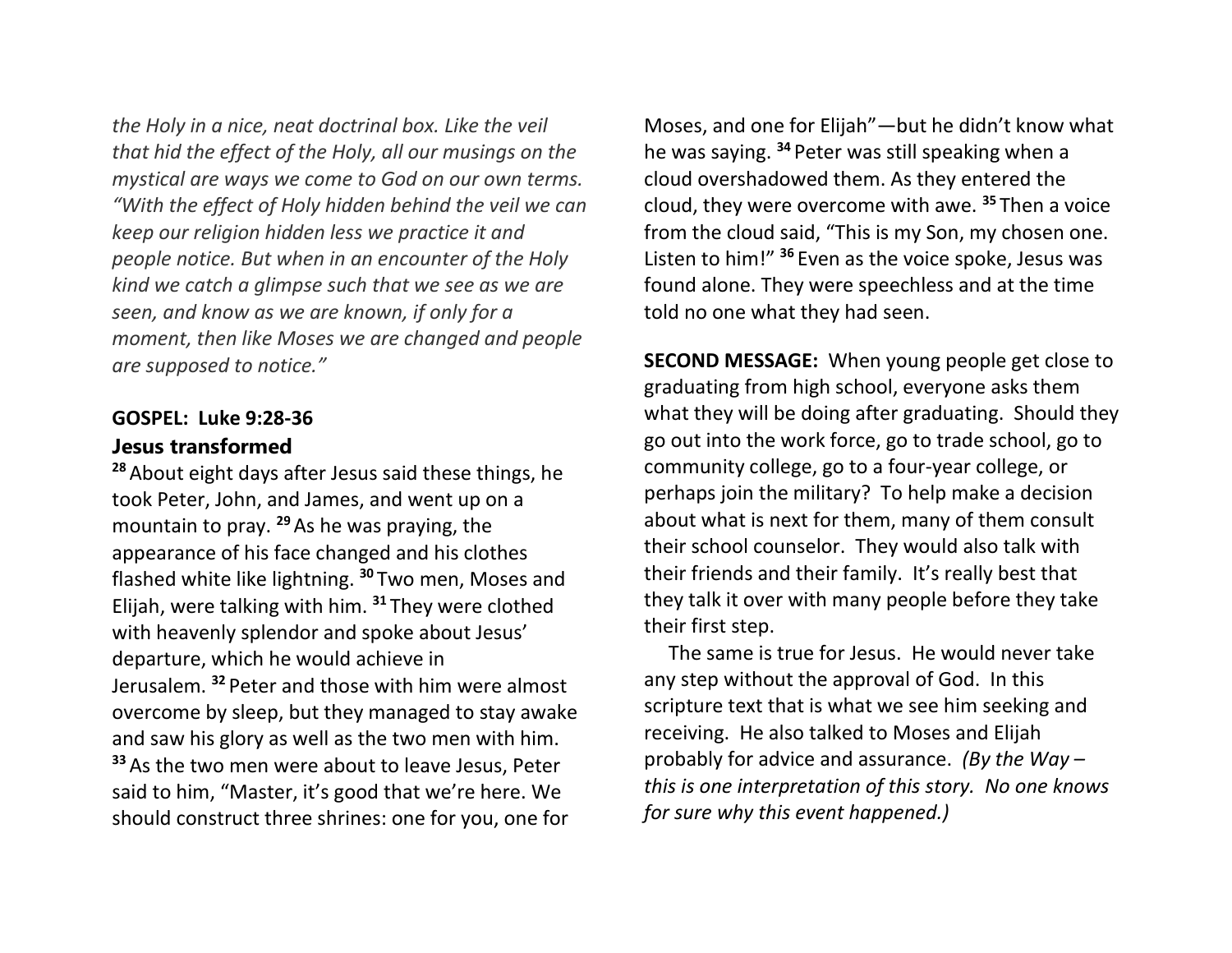Of course, no one really knows what they talked about. All we do know is that Jesus could set out to Jerusalem now, certain that at least one little group of men (Peter, James, and John) knew who he was. Jesus was now certain that what he was doing was the consummation of all the life and thought and work of his nation of Israel, without being certain that God approved of this step that he was taking. And during the experience, Jesus was transfigured and his face turned white and bright, just like what happened to Moses. Jesus' glory shone for all.

 If anyone ever doubted as to who Jesus was, this story answers their doubts.

 *P.S. It's always good to talk things over with God before any of us take big steps. If God approves, God will help it happen, even if it seems there are road blocks in the journey.* Amen.

**PASTORAL PRAYER:** God of clouds and streaming light, keep us awake in our discipleship so we are alert witnessing and the devotion of what we are and what we have to the needs of the world in our time.

 God of compassion, bring helpful kinds of intervention in families where there is verbal, physical, or emotional abuse. Increase in our society the love of neighbor as one loves oneself. Help all agencies working toward the lessening of violence in

our society. Protect all the people who are in harm's way in the Ukraine.

 God of love and comfort, be with all those on our prayer list, and all those we hold dearly in our hearts. We pray all these things in the name of your beloved Son, Jesus . . .

**THE LORD'S PRAYER:**

**Our Father who art in heaven, hallowed be your name. Thy kingdom come. Thy will be done, on earth as it is in heaven. Give us this day our daily bread. And forgive us our debts as we forgive our debtors. And lead us not into temptation, but deliver us from evil. For thine is the kingdom, and the power, and the glory forever. Amen.**

#### **INVITATION TO SHARE:**

The needs of our world are too numerous to name. Shelter, food, clean air and water…

Our gifts touch these needs, but the biggest gift we can give is to love the world so much that we give of ourselves. Nothing will transform need more than sacrificial love. So, as you place money in the offering plate today, don't let your giving be done. Start planning to go deeper. May God now bless our hopes and dreams.